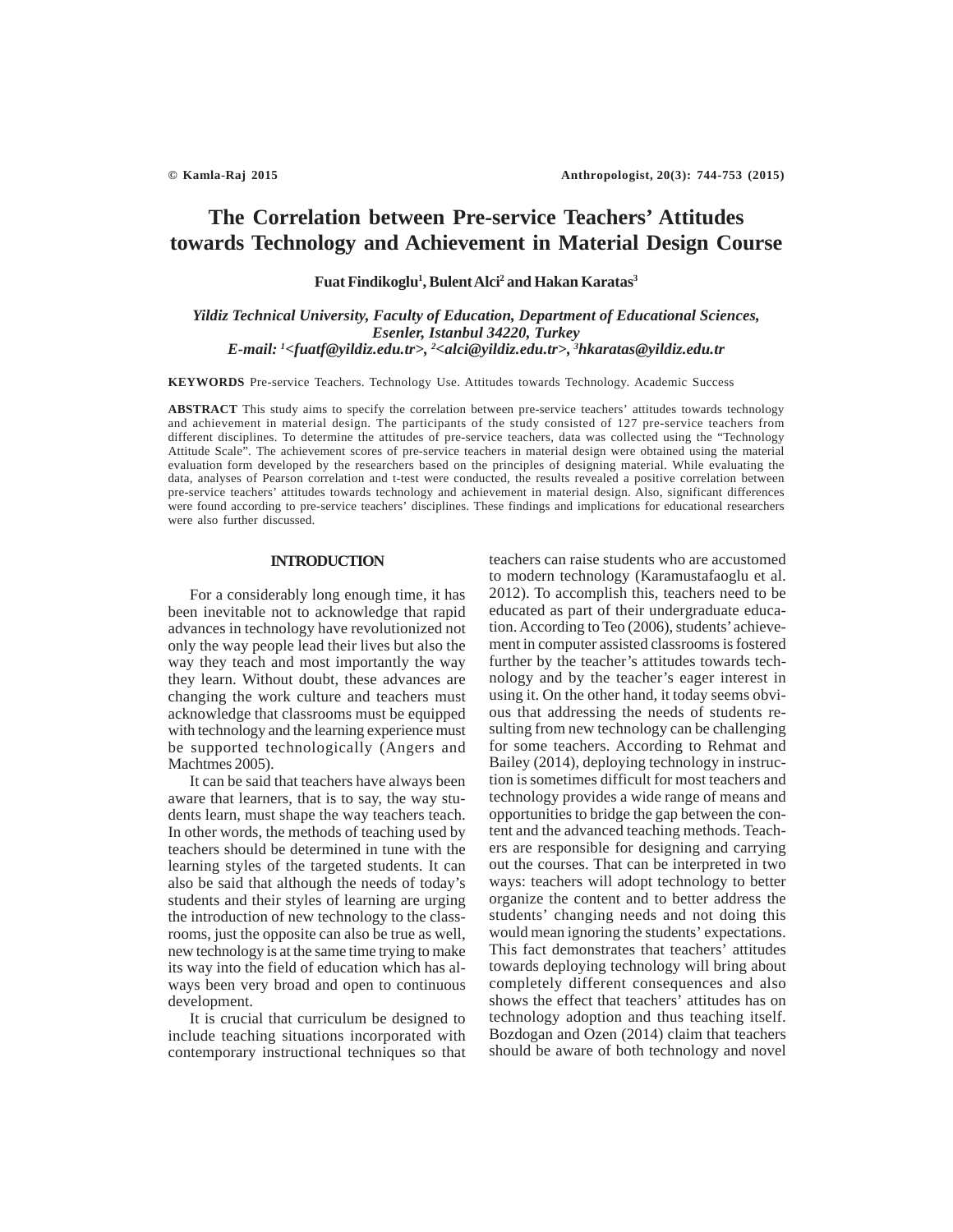methods of teaching in order for them to pass this knowledge to the learning of the students, which makes the ground for successful technology integration. This being the case, as long as technology continues to evolve, teachers' attitudes towards the latest technology will be in question.

According to Besoluk et al. (2010), teachers will have to abide by the rules of educational technology, thus preparing themselves and acquiring the related skills and knowledge. Even though it is widely perceived without question that teachers' technology adoption will guarantee achieving the preset goals, it is never a matter of question whether the teacher is qualified enough, has positive attitudes and is willing and motivated to design and deploy materials in implementing lessons and reinforcing students. As stated by Huang and Liaw (2005), although computer technology is very far advanced and state of the art, the effectiveness and accuracy of deploying it in teaching depends largely on whether the teacher have positive attitudes towards technology or not. However, it should be taken into account that there are many factors affecting the perceptions of teachers regarding technology and it can be said that these factors go back as far as to their undergraduate education. It only depends on the teacher to decide whether to integrate technology in one of his classes or at some point on his ability to deploy technology in material design. Therefore, it can be inferred that having positive or negative attitudes towards deploying technology in material design is closely related to the level of teachers' knowledge on the means of technology to be used in material design. In other words, the extent to which a teacher integrates technology into designing materials and shaping the course plan is limited to how qualified, skillful and eager he is in terms of technology use.

Bullock (2004) states that teachers' attitudes play a great part in making their integration of technology into their teaching possible or impossible. If teachers have the necessary knowledge and skills, they will be able to deploy technology; if not, they will not be able to use technology in planning their educational activities. In a very close relation to attitudes, the main obstacle to the integration of technology to instructional environments is the lack of knowledge, skill and confidence as to how and what for are they going to do that integration (Zhao

2007; Bingimlas 2009). Apart from instructional technology, as Robertson (2004) suggests, for the professional instructional practice, teachers tend to be inspired by former experience and personal theories. This being the case, if a technologically supported approach is to be taken towards education besides the perceptions of teachers towards technology, their perceptions of its use in education also matters a great deal (Kahveci et al. 2011). At this point, Usta and Korkmaz (2010) suggest that raising technologically competent individuals depends on the proper use of technology and positive attitutudes towards technology by teachers, which, in turn, will be a positive impact on the quality of the educational system of the country. For this reason, a teacher's education curriculum must incorporate technology and must enable pre-service teachers to carry out technology enhanced classes and to design materials that deploy technological content (Keating and Evans 2001). Besides taking a positive approach to technology, a teacher should take into consideration that bringing technology to the learning environment can make a difference. In a study carried out by Can (2010), it has been found that pre-service teachers are of the opinion that using technology in the teaching settings brings some kind of diversity to the teaching, makes it more attractive and keeps the students attentive.

### **Technology and Pre-service Teachers**

Murley et al. (2013) have stated that efficient implementation of teaching and attracting information age individuals, are two good reasons why teachers should incorporate technology into their practice. Today, it can be said that classrooms are being equipped with a number of technological devices that lead to enhanced teaching. However, it is not certain whether teachers can make good use of them in classrooms. According to Zammit (1992), the shortage of ability and self-confidence teachers have were factors that prevent a meaningful integration of technology to the classroom environment. As a result, it can be said that, when teachers start teaching, their decision of whether or not to deploy technology in the classroom setting will be determined by how much confidence they have and what attitudes they have, and this will have an important role in academic achievement of students (Christensen 2002; McGrail 2005). Refer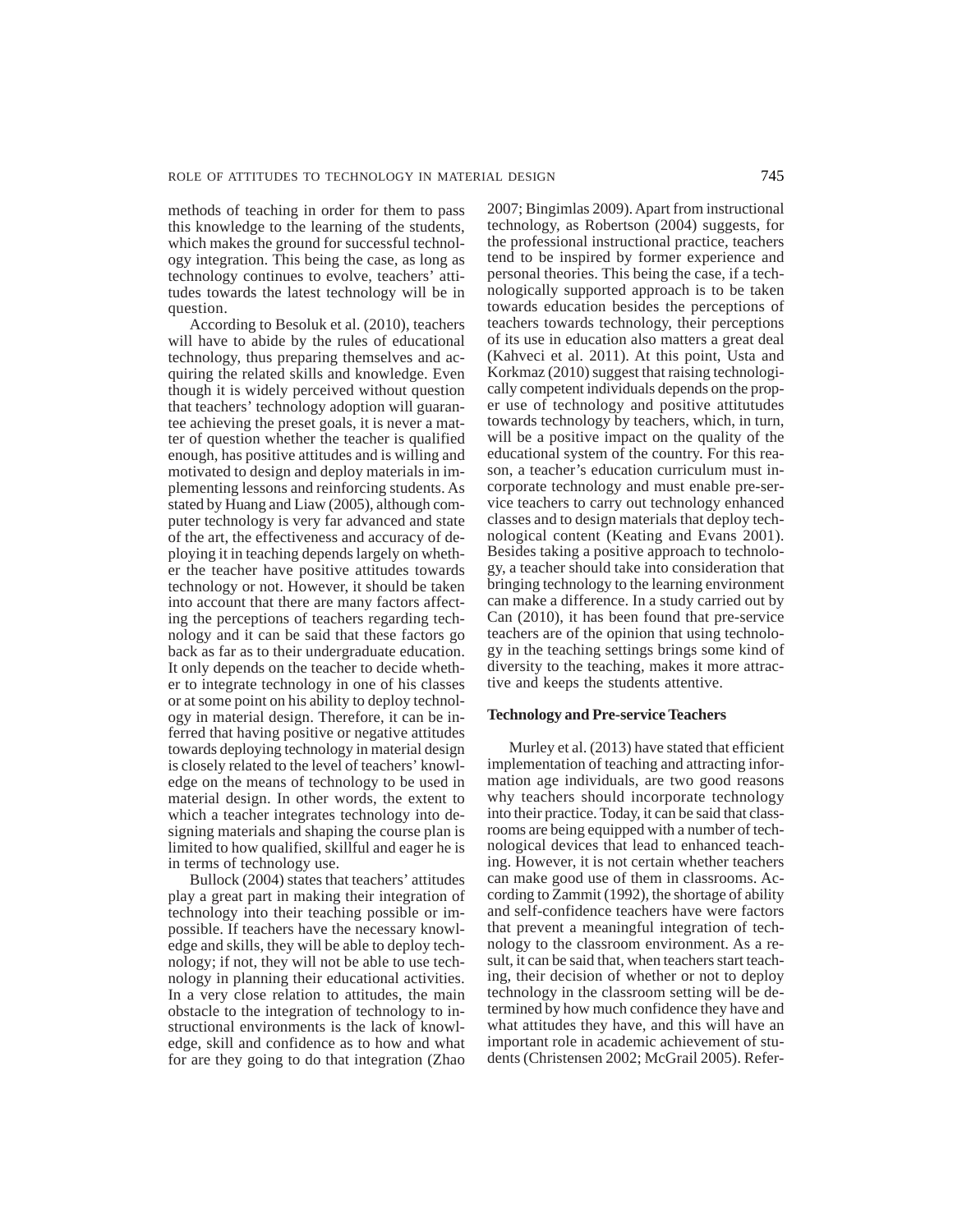ence for this is made to the insufficiency in the pre-service education of teachers in terms of preparing them to work in a technology enriched classroom (Willis and Mehlinger 1996; Yildirim 2000; Kay 2006). Notwithstanding, this does not mean that pre-service education isn't good enough for pre-service teachers to be wellequipped for the job. It can be said that technological advances are a constant phenomenon and require constant individual update. For example, smart boards, when they were first introduced, were totally a breakthrough in the classrooms. However, they are not as exciting as they were at the time, though they are still a very sound multimedia provider to the classrooms. The point here is that smart boards weren't and couldn't have been included in the pre-service teachers at the time they were first introduced.

Today, also a great number of different and novel means of educational technology exist although they haven't yet been included in the curricula. Thus, a focus should be on the preservice teachers' training system (Yurdakul and Coklart 2014). Here, regarding the technology adoption of the individuals, Wei et al. (2011) state that while people are taking steps in adopting new technology, at the same time technological advances will continue to take place causing each individual with different levels of achievement in technology adoption. The pace at which technology advances is hard to keep up with. Another important factor affecting the attitudes of pre-service teachers towards the use of technology, according to Kay (2006), is the attitudes of the faculty members who teach them in the first place. If they do not promote the integration of technology to their teaching practice and actually use it in their teaching, the pre-service teachers will already have a negative attitude towards the incorporation of technology in the classroom or will think that it is unnecessary; since, it is not that easy to develop a theory to incorporate technology into the classroom environment as it differs in context and purpose greatly (Mishra and Koehler 2006).

Spotts (1999) stated that the extent to which faculty members use technology is questionable despite the classes being equipped with necessary tools. It is also important regarding this issue that we should look at the repertoire of teachers in terms of the variety of the instructional technology methods they utilize (Wozney et al. 2006). Kay (2012) mentions about four challenges for pre-service teacher programs and teaching with technology in his research. He simply explains that,  $(1)$  using technical software,  $(2)$ ever changing technology, (3) the difference between the pre-service teachers who are the Net Generation and their faculty, and (4) problems arising in practical use, are the main difficulties encountered in pre-service teaching programs and embedding technology into the classroom setting. Here, it can be said that integrating technology into the classroom setting is by nature difficult in that content, student needs, learning styles and many other factors are in question. Bauer and Kenton (2005) contribute to this idea stating that teachers still didn't make a full-scale technology integration although they had enough qualifications, because there are also other factors such as extra time for lesson plans, lack of student skills, proper software, outworn and hardware. At this point, having positive attitudes towards and being willing to incorporate technology will facilitate the planning and material design processes. As well as having positive attitudes, for the incorporation of technology teachers should know about instructional technology materials and how to utilize them in a professional way to enhance student learning (Ertmer and Ottenbreit-Leftwich 2009).

# **Pre-service Teachers and Instructional Technologies and Material Design Course (ITMD)**

So far, it has been discussed how attitudes and perceptions of teachers towards technology are related to the integration of technology into the classroom setting and in some part, the undergradute curriculum has been referred to for any obstacle that is in the way of this integration. Here, it should be mentioned that pre-service teachers havean Instructional Technologies and Material Design (ITMD) course in their curriculum to equip them with initial necessary skills and this course has been in the pre-service teacher education curricula since 1998 (Gunduz and Odabasi 2004). The ITMD course and its equivalents reinforce pre-service teachers to adopt instructional technology in their future classes (Collier et al. 2004; Pope et al. 2005). As Ates (2002) stated, ITMD course provides pre-service teachers with basic principles of instructional technologies, and when and where to deploy them in the process of material design. As the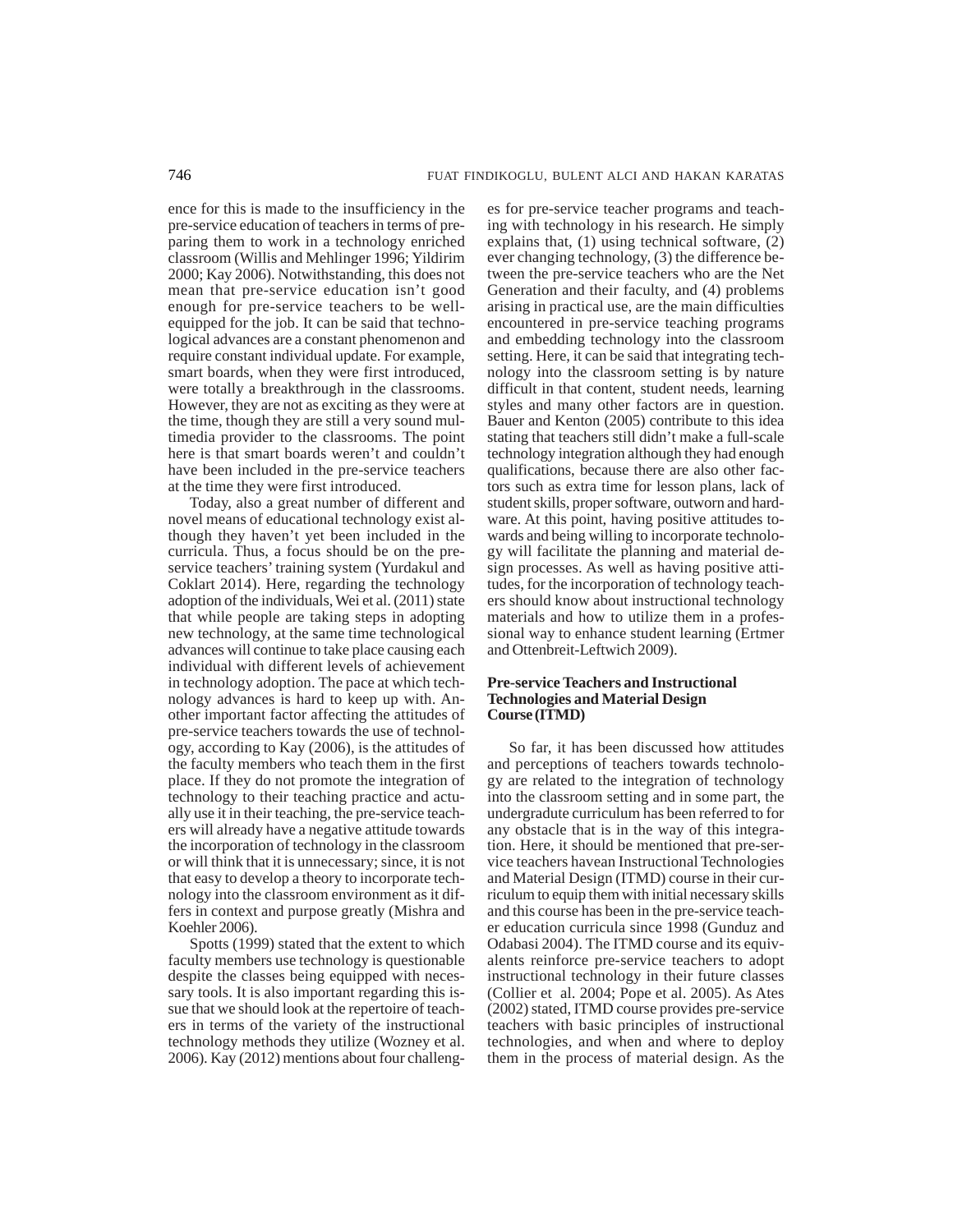name suggests, this course seems to be a solution to the obstacle that prevents full-scale technology integration that is the ultimate goal of enhanced classrooms. It is by nature the result of the pressing need of technology to be used in instructional activities despite not being a permanent solution (Kirschner and Selinger 2003), which is also a pressing need for teachers to ingrate their content knowledge with technology (Akkoyunlu 2002). This fact also happens to be a fundamental reason for why ITMD courses should be in the curriculum. Whetstone and Carr-Chellman (2001) concluded that although preservice teachers are of the opinion that technology integration is important, they do not realize that they have a pedagogical part in this. This being the case, the ITMD course is also a chance for pre-service teachers to utilize their pedagogical knowledge in integrating technology into the design process of the materials and to the content knowledge. In doing this, like many other teacher education courses (Zhao et al. 2002), technical abilities and positive attitudes will be at the center of interest. In the ITMD course, factors such as creativity, addressing to learning styles, deploying methodological aspects apart from the technical skills will be the matters in question. But above all, pre-service teachers need to be willing to develop effective materials and make them count, which requires a positive attitude towards deploying instructional technologies. Tezci (2009) puts forward that technology alone does not comprise any instructional use, on the contrary, he is of the opinion that it is valuable when deployed by teachers for instructional purposes. It is acknowledged that teachers haven't had positive attitudes toward technology integration since the introduction of technology into classrooms (Lei 2009). If teachers are going to integrate technology into their practice, they must have confidence in themselves to do so (Ropp 2009). The importance of positive attitudes and willingness is also a contributing factor in the effectiveness and success of the learning materials. If students are contented with the learning materials, the learning experience will become more comfortable for them.

ITMD course provides pre-service teachers with a wide range of instructional technology means and a repetoire of learning materials from worksheets to computer-based applications. Sahin and Yildirim (1999) stated that by familiarizing themselves with strenghts and weaknesses of different materials, teachers will be able to determine and design the best and the most effective teaching material. In addition to what is mentioned earlier about the positive attitudes and professional knowledge, Lemlech (1995) views attitudes as integral to professional knowledge.

In learning environments, during the instructional activities, using instructional technology and effective materials is of great importance. This study carries a considerable significance, in that it provides faculty members and pre-service teachers mutual feedback and benefits for instructional purposes and it provides pre-service teachers a permanent learning experience in which they took part both as active learners and as prospective teachers.

#### **Purpose of the Study**

In the light of the theoretical framework provided above, this study aims to specify the correlation between the pre-service teachers' attitudes towards technology and achievement in ITMD course. Research has investigated the attitudes of pre-service teachers towards technology and instructional technology, this study investigates whether positive attitudes really contribute to success in practice in real life. Due to the teachers' role in integrating technology to the classrooms, it is the pre-service teachers' responsibility to adopt the advances in technology and adapt them to their teaching (Gur and Karamete 2015). Instructional Technologies and Material Design Course is an initial real life indicator of pre-service teachers' positive attitudes in action.

 In this context, answers to the following questions were sought.

- 1. Is there a correlation between the pre-service teachers' attitudes towards technology and achievement in ITMD course?
- 2. Are the departments of pre-service teachers significant predictors of their attitudes towards technology?
- 3. Is gender a significant predictor of pre-service teachers' attitudes towards technology?

## **METHODOLOGY**

This study investigates the correlation between pre-service teachers' attitudes towards technology and achievement in material design. This research was carried using the quantitative research method and descriptive survey model using 5-score Likert scale. In quantitative research, a researcher identifies a research problem and explains relations among variables. With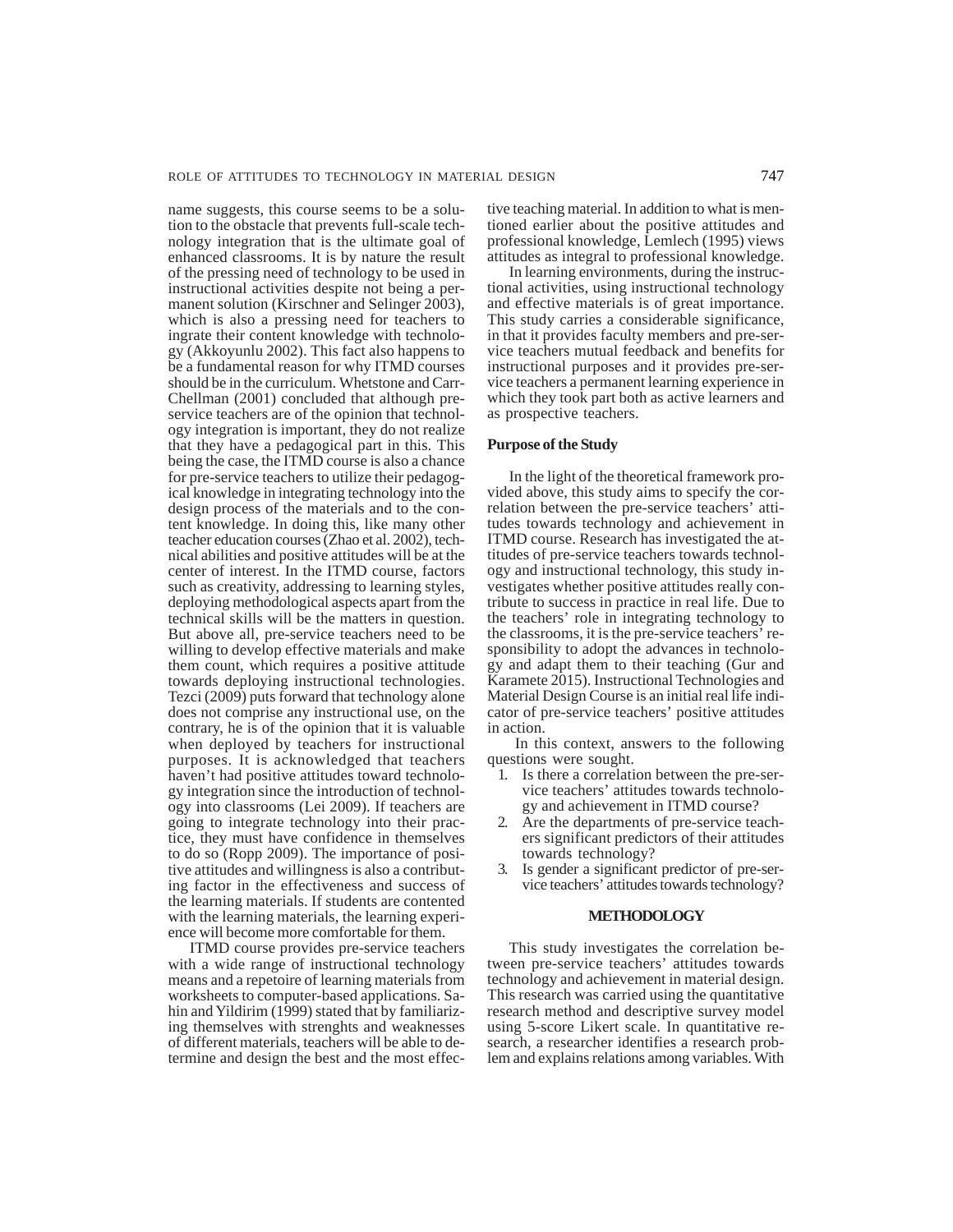this research design, results indicate a large group of individuals' views on a problem and various views (Creswell 2012).

## **Participants**

The participants of the study consisted of 127 pre-service teachers from different disciplines. Among these 127 pre-service teachers, 94 of were females and 33 of them were males. To determine the attitudes of pre-service teachers, data was collected using the "Technology Attitude Scale" developed by Yavuz (2005). The achievement scores of pre-service teachers in material design were obtained using the material evaluation form developed by the researchers based on the principles of designing material.

### **Research Procedure**

Prior to this study, the study group was told about the aim of the study. During the study, participants were told that they were going to prepare 3 different materials including, (1) a PowerPoint presentation, (2) a worksheet, and (3) a mind map. Before the pre-service teachers started working, they were given the "Technology Attitude Scale". The first four weeks, the preservice teachers attended lectures on theoretical framework within the scope of Instructional Technology and Material Design course. During these four weeks, sample materials were studied. For the remaining 12 weeks, the pre-service teachers prepared the three instructional materials in groups on a weekly basis. At the end of each work, the students were given feedback about the outcome. To evaluate the materials prepared by the pre-service teachers, a "Material Evaluation Form" was designed in accordance with the basic principles of designing instructional materials and with the expert opinions by three faculty members from the department of Computer Education and Instructional Technology. The achivement grades of the pre-service teachers were assigned according to the criteria on the "Material Evaluation Form".

#### **Data Collection Tool**

In this study, data was collected using the "Technology Attitude Scale" (Yavuz 2005) where pre-service teachers' attitudes towards the use of technological devices in instruction were studied. This scale comprises 19 items and 5 factors regarding "not using technological devices in instruction", "using technological devices in in-

struction", "the effects of technology on educational life", "teaching how to use technological devices" and "evaluating technological devices". There are 13 positive and 6 negative attitude items on the scale. In this study, the reliability coefficient has been calculated through Cronbach's Alpha and the result was .92. Each item on the "Technology Attitude Scale" was evaluated through a 5-point Likert scale in the form of "strongly agree, agree, undecided, disagree and strongly disagree". In this context, the data collected was coded from 5 to 1 for positive items, and 1 to 5 for negative items.

#### **Data Analysis**

A total of 127 pre-service teachers participated in the ''Technology Attitude Scale''. Mean scores of items in Technology Attitude Scale were computed to determine attitudes of pre-service teachers. Pearson Correlation analysis was performed to determine whether technology and achievement information were significant predictors of their attitudes. ANOVA was performed to see whether there were any significant differences between the means of departments and attitudes of pre-service teachers towards technology. t-test was also conducted to see whether there are any significant differences between genders towards technology.

## **RESULTS**

Regarding the level of university students' academic procrastination, personality traits and academic achievement, Table 1 summarizes the following findings,

#### **Table 1: The correlation between pre-service teachers' attitudes towards technology and achievement scores in ITMD course**

|             |                   | Attitude | Achieve-<br>ment |
|-------------|-------------------|----------|------------------|
|             | Pearson           |          | .38              |
|             | Correlation       |          |                  |
| Attitude    | Sig. (2-tailed)   |          | .00              |
|             | N                 | 127      | 127              |
|             | Pearson           | .38      |                  |
|             | Correlation       |          |                  |
| Achievement | $Sig.$ (2-tailed) | .00      |                  |
|             | N                 | 127      | 12.7             |

P<.01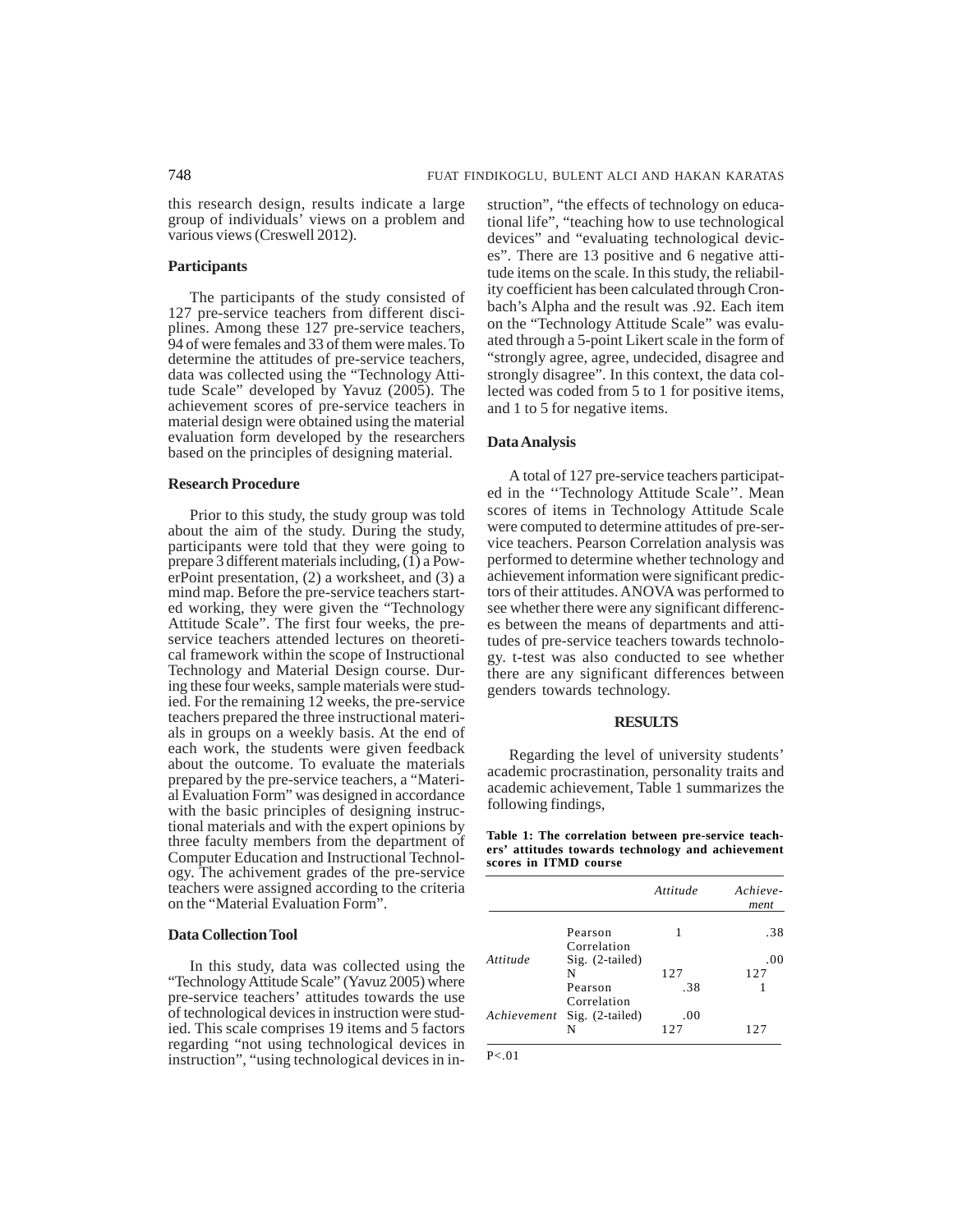Looking at Table 1, it can be seen that the correlation between pre-service teachers' attitudes towards technology and achievement scores in ITMD course is r=.38 and this value has significance at a level of .01. In this context, the more postive attitudes pre-service teachers have towards technology and use of instructional technology in education, the higher they achieve in the ITMD course. On the other hand, the less positive attitude they have towards technology and use of instructional technology in education, the lower they achieve in the ITMD course. Therefore, it can be said that the attitudes of pre-service teachers towards technology are in direct correlation witht their achievement inthe ITMD course. For this reason, it should be prioritized that studies should be targeted at cultivating more positive attitudes into pre-service teachers.

**Table 2: ANOVA results**

|                          | Sum of<br>squares | Df   | Mean<br>square | F    | Sig. |
|--------------------------|-------------------|------|----------------|------|------|
| <b>Between</b><br>groups | 732.85            | 2    | 366.43         | 6.94 | .00  |
| Within<br>groups         | 6544.96           | 12.4 | 52.78          |      |      |
| Total                    | 7277.82           | 126  |                |      |      |

| v. |  |  |
|----|--|--|
|----|--|--|

When Table 2 is taken into consideration, it is seen that pre-service teachers have a significant difference at a level of .01 (F=6.94) in their attitudes towards technology according to their departments. The attitudes of pre-service teachers towards technology are significantly different in terms of their department, this could be due to the fact that the use of technology in education differs according to pre-service teachers' departments. Therefore, instead of including a standard instructional technologies and material design course in the curriculum, department specific content should be tailored for each department's curriculum. To determine which departments reflect this difference, the Bonfer-

**Table 3: Post Hoc test results (Multiple comparisons)**

| $(I)$ group | (J)<br>group | Mean<br>difference<br>$(I-J)$ | Std.<br>er. | Sig. |  |
|-------------|--------------|-------------------------------|-------------|------|--|
| Math        | Social       | 5.21                          | 1.54        | .00  |  |
|             | Turkish      | 4.71                          | 1.59        | .01  |  |
| Social      | Math         | 5.21                          | 1.54        | .00  |  |
|             | Turkish      | $-.49$                        | 1.61        | 1.00 |  |
| Turkish     | Math         | $-4.71$                       | 1.59        | .01  |  |
|             | Social       | .49                           | 1.61        | 1.00 |  |

P<.05

roni test was applied. Bonferroni test results were given in Table 3.

As seen in Table 3, there is a significant difference at a level of .05 between the attitudes of Math pre-service teachers towards technology and the attitudes of Turkish Language and Literature and Social Science Education pre-service teachers. Besides this fact, there is no significant difference between the attitudes of Social Science Education pre-service teachers and Turkish Language and Literature pre-service teachers. At this point, besides the use and availability of instructional technologies in the pre-service teachers' departments, it can be said that preservice teachers' individual needs to use instructional technologies have a predictive effect on their attitudes. The results of this study suggest that there is a significant difference between natural sciences department and social sciences department. In this context, it can be said that this why pre-service teachers from natural sciences department are more interested in technology.

The data in Table 4 shows the significant difference between the attitudes of pre-service teachers towards technology and their gender. As seen above, there is no significant difference  $(t=.04)$  between the attitudes of female and male pre-service teachers.

## **DISCUSSION**

The information age and the learning styles of the new generation has urged the need for

|          | Gender         | Number              | Mean           | Std. dev.   | Sig. |            | aj           |
|----------|----------------|---------------------|----------------|-------------|------|------------|--------------|
| Attitude | Female<br>Male | 94<br>$\mathcal{L}$ | 76.79<br>76.72 | 740<br>8.25 | .33  | .04<br>.04 | 125<br>51.24 |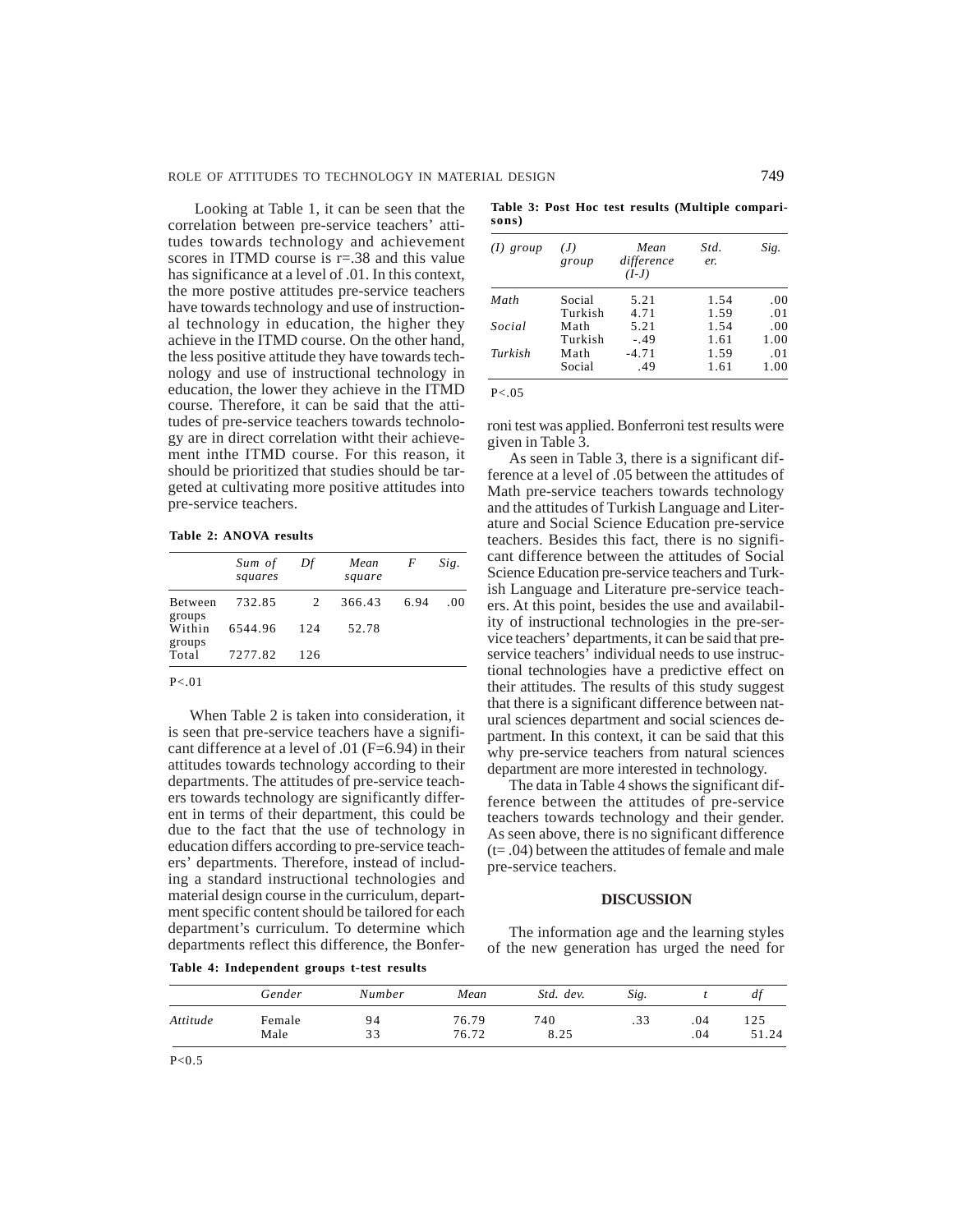technology to be adapted for use in the classroom setting. Besides integrating technology into teaching, technology integration has also become a reality in designing instructional materials. In the process of education, this integration goes as early as back to pre-service teacher education and to the Instructional Technologies and Material Design course. In this study, the correlation between pre-service teachers' attitudes towards technology and their achievement in the ITMD course was investigated. As a result of this investigation, a significant difference was found between pre-service teachers' attitudes towards technology and achievement in the ITMD course. However, there is no significant difference between pre-service teachers' attitudes towards technology and achievement in ITMD course according to gender. On the other hand, according to pre-service teachers' departments, there is a significant difference between the attitudes of Math pre-service teachers towards technology and the attitudes of Turkish Language and Literature and Social Science Education pre-service teachers. This study aimed at investigating the correlation between the preservice teachers' attitudes towards technology and their achievement levels in ITMD course. To develop technology effective materials and classes, as a considerable majority of the literature suggests, having a positive attitude is a precondition. In addition, although there is a wide accumulation of research regarding the correlation between the attitudes of pre-service teachers towards technology and deploying technological devices in the classroom setting and teaching (Dexter and Riedel 2003; Sahin 2003; Pala 2006; Özgen and Obay 2008; Teo 2008; Yavuz and Çoskun 2008; Öksüz and Ak 2009; Usta and Korkmaz 2010; Uyangör and Ece 2010; Eren et al. 2015), studies investigating the correlation between the attitudes of pre-service teachers and their achievement in the ITMD course aren't as many. Yavuz and Çoskun (2008) found in their study, where they investigated pre-service teachers' attitudes, that project works assisted technologically had a positive impact on students' attitudes as well. The studies where they investigated the attitudes of pre-service teachers, show that they had positive attitudes regarding the teaching of the use of technological devices in instructional settings (Yilmaz et al. 2010; Ozer and Tunca 2014). Akkoyunlu (1996) found that pre-service teachers who are knowledgeable

about technology tend to have more positive attitudes so as to use it in instruction. Apart from having positive attitudes towards technology, Mullen (2001) suggests that unless they are provided with proper experience, pre-service teachers may not be able to integrate technology effectively. This study, by the nature of its procedure, has provided pre-service teachers guided experience through ITMD course and the preservice teachers have also designed material and were given feedback on their work. If pre-service teachers learn how to make use of instructional technology during their undergraduate study, they will develop positive attitudes and self-confidence towards the use of technology in their practice of teaching (Metin et al. 2013; Shin 2015). Al-Ruz and Khasawneh (2011) also concluded that the university environment and real life experiences have an impact on the technology adoption habit of pre-service teachers. Pope et al. (2005) found that pre-service teachers' confidence and use of technologies became higher when they were provided with experience where they develop materials and found opportunities to see models of instructional technologies. Moreover, scaffolded experience and models of technology-enhanced instructional materials are highly efficient in strengthening the skills of preservice teachers for designating and deploying the relevant technology and materials (Collier et al. 2004; Tokmak 2014). This study, both, provided pre-service teachers with hands-on experience and urged them to choose when and how to use instructional technology in material design and deploying such technology, they had the opportunity to discover the good sides and bad sides of each aspect they chose. The results were also in tune with a similar study carried out by Morrison and Jeffs (2005) where they carried out a similar procedure and attained similar results. The results of this study also provided new evidence to the literature in that it investigates the correlation between attitudes and achievement in the Instructional Technologies and Material Design course demonstrating that positive attitudes will make ground for good quality materials.

# **CONCLUSION**

With the use of technology in education growing rapidly, teaching methods and learning styles are also undergoing a transition in tune with the advances in technology. This, in turn,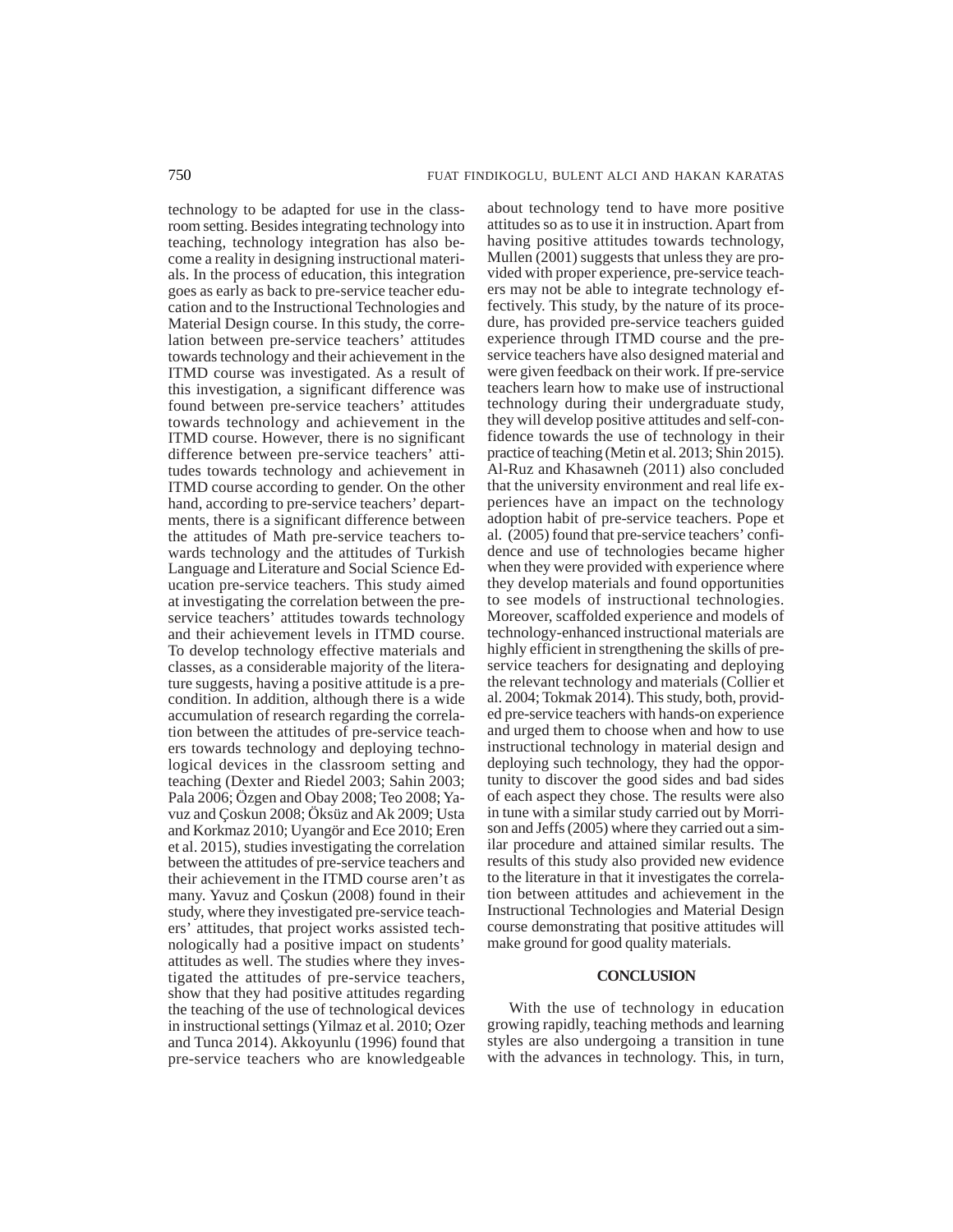makes it inevitable that the teachers keep themselves up to date and adapt to the ever-changing world of technology. In addition, this study provided academicians, pre-service teachers and teachers with data that having positive attitudes towards technology actually contributes to designing better technologically enhanced classrooms and activities. It is evident that teachers would be more willing to include technology in their practice simply because they can do so, or vice versa, just because they are not good at deploying technology and designing technologically-enhanced courses, they can be reluctant to include technology in their practice. This study showed that teachers' use of technology in classrooms is as crucial as teachers' having positive attitudes towards technology.

## **RECOMMENDATIONS**

During pre-service teacher practice at schools, they must be exposed to the productive and efficient aspects of the use of technology in classrooms where they would have opportunities to develop positive attitudes towards technology and value technology use when they see well-developed and effective examples. In Turkey, today, within teacher training curricula, there is a standard ITMD course, which includes principles of basic material design and technology use for all teacher training programs from all fields. In the teacher training curriculum, the ITMD course should be tailored so as to fit in each programme from social sciences to natural sciences. Studies and research in this should be organized in order to develop field specific courses. All in all, pre-service teachers' needs, interests, tendencies and departments can be fundamentals of the ITMD course in teacher training programs. Also, as the age of technology requires, in teacher training programs, use of technology and instruction should be encouraged and in addition to the ITMD course, courses such as technology and instruction, and innovation and instruction, should be added to the teacher training curricula.

## **REFERENCES**

- Akkoyunlu B 1996. Ögrencilerin bilgisayara karsi tutumlari. *Egitim ve Bilim,* 20(1): 15-29.
- Akkoyunlu B 2002. Educational technology in Turkey: Past, present and future. *Educ Med Int,* 39(2): 165-174.
- Al-Ruz JA, Khasawneh S 2011. Jordanian pre-service teachers' and technology integration: A human resource development approach. *Educational Technology and Society,* 14(4): 77-87.
- Angers J, Machtmes K 2005. An ethnographic-case study of beliefs, context factors, and practices of teachers integrating technology. *The Qualitative Report,* 10(4): 771-794.
- Ates A 2002. Instructional technologies and material design course evaluation through lecturer's and students' responses. *International Journal of New Trends in Arts, Sports and Science Education,* 1(1): 10-20.
- Bauer J, Kenton J 2005. Toward technology integration in the schools: Why it isn't happening. *Journal of Technology and Teacher Education,* 13(4): 519- 546.
- Besoluk S, Kurbanoglu NI, Önder I 2010. Educational technology usage of pre-service and in-service science and technology teachers. *Elementary Education Online,* 9(1): 389-395.
- Bingimlas KA 2009. Barriers to the successful integration of ICT in teaching and learning environments: A review of the literature. *Eurasia Journal of Mathematics, Science and Technology Education,* 5(3): 235-245.
- Bozdogan D, Ozen R 2014. Use of ICT technologies and factors affecting pre-service ELT teachers' perceived ICT self-efficacy. *Turk Online J Educ T,* 13(2): 186-196.
- Bullock D 2004. Moving from theory to practice: An examination of the factors that pre-service teachers encounter as they attempt to gain experience teaching with technology during field placement experiences. *Journal of Technology and Teacher Education,* 12(2): 211-224.
- Can S 2010. Attitudes of pre-service teachers from the department of elementary education towards the effects of materials use on learning. *Turk Online J Educ T,* 9(2): 46-54.
- Christensen R 2002. Effects of technology integration education on the attitudes of teachers and students. *Journal of Research on Technology in Education,* 34(4): 411-434.
- Collier S, Weinburgh MH, Rivera M 2004. Infusing technology skills into a teacher education program: Change in students' knowledge about and use of technology. *Journal of Technology and Teacher Education,* 12(3): 447-468.
- Creswell JW 2012. *Educational Research: Planning, Conducting, and Evaluating Quantitative and Qualitative Research.* 4<sup>th</sup> Edition. Boston: Pearson.
- Dexter S, Riedel E 2003. Why improving pre-service teacher educational technology preparation must go beyond the college's walls. *Journal of Teacher Education,* 54(4): 334-346.
- Eren E, Avci Yurtseven Z, Kapucu Seckin M 2015. Preservice teachers' competencies and perceptions of necessity about practical tools for content development. *International Journal of Instruction*, 8(1): 92- 103.
- Ertmer P, Ottenbreit-Leftwich A 2009. *Teacher Technology Change: How Knowledge, Beliefs, and Culture Interest.* American Educational Research Association (AERA).
- Gündüz S, Odabasi F 2004. The importance of instructional technologies and material development course at pre-service teacher education in information age. *Turk Online J Educ T,* 3(1): 43-48.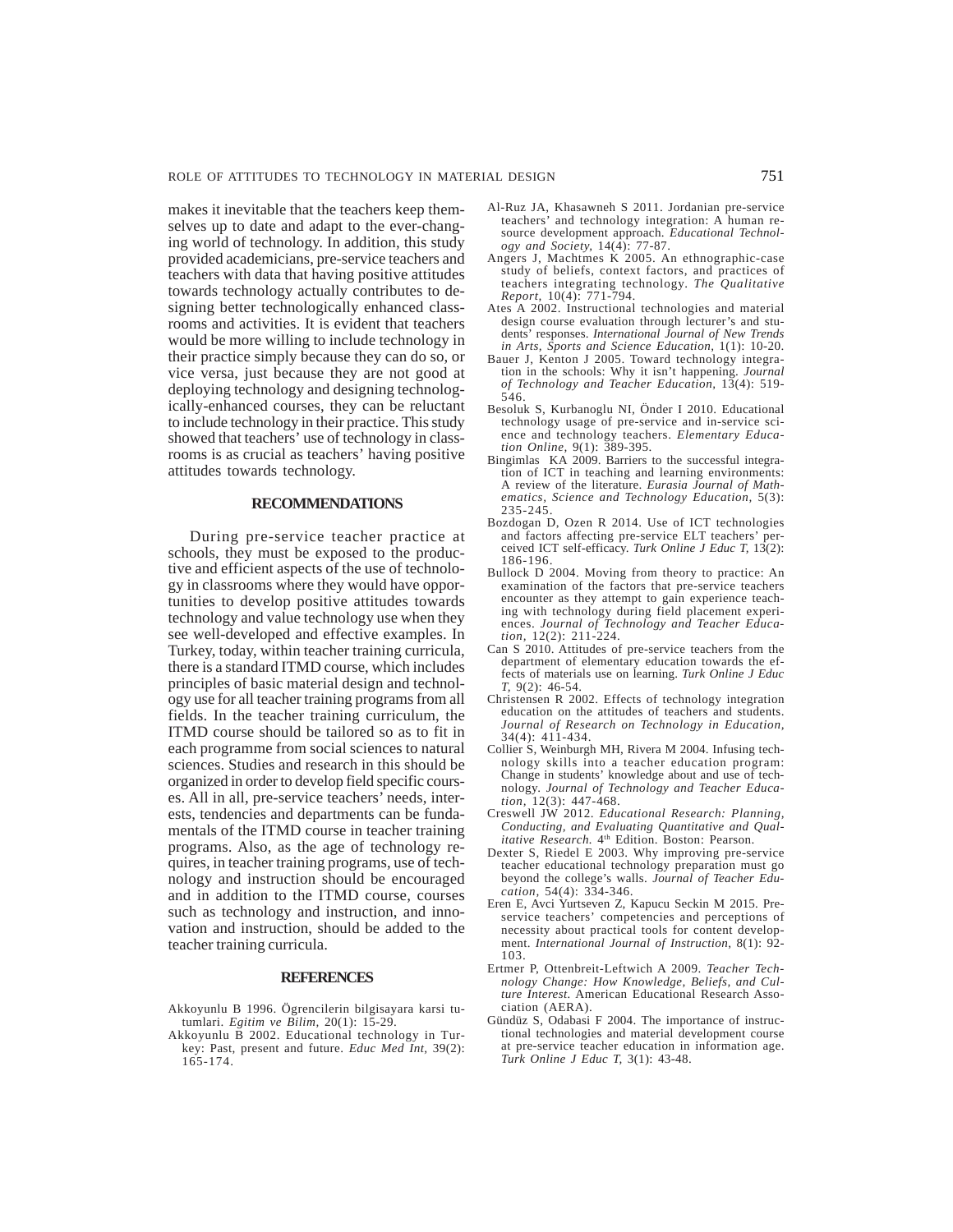- Gur H, Karamete A 2015. A short review of TPACK for teacher education. *Educ Res Rev,* 10(7): 777-789.
- Huang HM, Liaw SS 2005. Exploring user's attitudes and intentions toward the web as a survey tool. *Computers in Human Behaviour,* 21(5): 729-743.
- Kahveci A, Sahin N, Genc S 2011. Computer perceptions of secondary school teachers and impacting demographics: A Turkish perspective. *Turk Online J Educ T,* 10(1): 71-80.
- Karamustafaoglu O, Çakir R, Topuz FG 2012. The Investigation of the Attitudes of the Science Teachers for the Use of Materials and Technology in Their Lectures. *5th National Positive Sciences and Mathematics Education Conference.* Nigde, Turkey. 27-30 June.
- Kay R 2012. Using video podcasts to enhance technology-based learning in pre-service teacher education: A formative analysis. *Journal of Information Technology and Application in Education,* 1(3): 97-104.
- Kay RH 2006. Evaluating strategies used to incorporate technology into pre-service education: A review of literature. *Journal of Research on Technology in Education,* 38(4): 385-410.
- Keating T, Evans E 2001. Three computers in the back of the classroom: Pre-service teachers' conceptions of technology integration. *Proceedings of Society Information Technology and Teacher Education International Conference.* Chesapeake, VA: AACE, pp. 1671-1676.
- Kirschner P, Selinger M 2003. The state of affairs of teacher education with respect to information and communications technology. *Technology, Pedagogy and Education,* 12(1): 5-17.
- Lei J 2009. Digital natives as pre-service teachers: What technology preparation is needed? *Journal of Computing in Teacher Education,* 25(3): 87-97.
- Lemlech JK 1995. *Becoming a Professional Leader.* New York: Scholastic.
- McGrail E 2005. Teachers, technology and change: English teachers' perspectives. *Journal of Technology and Teacher Education,* 13(1): 5-24.
- Metin M, Birisçi S, Coskun K 2013. Investigation of prospective teachers' attitudes towards instructional technology in terms of different variables. *Kastamonu Egitim Dergisi,* 21(4): 1345-1364.
- Mishra P, Koehler MJ 2006. Technological pedagogical content knowledge: A framework for teacher knowledge. *Teachers College Record,* 108(6): 1017- 1054.
- Morrison WF, Jeffs TL 2005. Outcomes of pre-service teacher's technology use. *Assistive Technology Outcomes and Benefits,* 2(1): 71-78.
- Mullen L 2001. Beyond infusion: Pre-service teachers' understanding about educational technologies for teaching and learning. *Journal of Technology and Teacher Education,* 9(3): 447-466.
- Murley LD, Jukes P, Stobaugh R 2013. Raising expectations for pre-service teacher for use of technology. *International Journal of Humanities and Social Science,* 3(14): 1-8.
- Oksuz C, Ak S 2009. Pre-service teachers' perceptions for technology use in the teaching of mathematics in elementary schools. *Yüzüncü Yil Üniversitesi Egitim Fakültesi Dergisi,* 4(2): 1-19.
- Ozer O, Tunca N 2014. The opinion of pre-service teachers towards preparing and using of materials.

*Route Educational and Social Science Journal,* 1(3): 215-229.

- Ozgen K, Obay M 2008. The Attitudes of Secondary Mathematics Pre-service Teachers Towards Educational Technology. *8th International Educational Technology Conference Proceedings Book.* Eskisehir, pp. 583-588.
- Pala A 2006. Ilkögretim birinci kademe ögretmenlerin egitim teknolojilerine yönelik tutumlari. *Manas Üniversitesi Sosyal Bilimler Dergisi,* 16: 177-188.
- Pope M, Hare D, Howard E 2005. Enhancing technology use in student teaching: A case study. *Journal of Technology and Teacher Education,* 13(4): 573-618.
- Rehmat AP, Bailey MJ 2014. Technology integration in a science classroom: Pre-service teachers' perceptions. *J Sci Educ Technol,* 23: 744-755.
- Robertson I 2004. Teachers at the Interface: A Model of Implementation. *Australian Association for Research in Education Conference Proceedings.* Melbourne: Australian Association for Research in Education, pp. 1-14.
- Ropp MM 2009. Exploring individual characteristics associated with learning to use computers in preservice teacher preparation. *Journal of Research on Computing in Education,* 31(4): 402-424.
- Tokmak Sancar H 2014. Pre-service teachers' perceptions on TPACK development after designing educational games. *Asia-Pacific Journal of Teacher Education*, 42(3): 1-18.
- Spotts TH 1999. Discriminating factors in faculty use of instructional technology in higher education. *Educational Technology and Society,* 2(4): 92-99.
- Sahin TY 2003. Student teachers' perceptions of instructional technology: Developing materials based on a constructivist approach. *British Journal of Educational Technology,* 34(1): 67-74.
- Sahin TY, Yildirim S 1999. *Ögretim Teknolojileri ve Materyal Tasarimi.* Ankara: Ani Yayincilik.
- Shin SK 2015. Teaching critical, ethical and safe use of ICT in pre-service teacher education. *Language Learning and Technology,* 19(1): 181-197.
- Teo T 2006. Attitudes toward computers: A study of post-secondary students in Singapore. *Interactive Learning Environments,* 14(1): 17-24.
- Teo T 2008. Pre-service teachers' attitudes towards computer use: A Singapore survey. *Australasian Journal of Educational Technology,* 24(4): 413-424.
- Tezci E 2009. Teachers' effect on ICT use in education: The Turkey sample. *Procedia Social and Behavioral Sciences,* 1(1): 1285-1294.
- Usta E, Korkmaz Ö 2010. Pre-service teachers' computer competencies, perception of technology use and attitudes toward teaching career. *Uluslararasi Insan Bilimleri Dergisi,* 7(1): 1335-1349.
- Uyangor SM, Ece DK 2010. The attitudes of the prospective mathematics teachers towards instructional technologies and material development course. *Turk Online J Educ T,* 19(1): 213-220.
- Wei KK, Teo HH, Chan HC, Tan BC 2011. Conceptualizing and testing social cognitive model of the digital divide. *Information Systems Research,* 22(1): 170- 187.
- Whetstone L, Carr-Chellman AA 2001. Preparing preservice teachers to use technology: Survey results. *Tech Trends,* 45(4): 11-17.